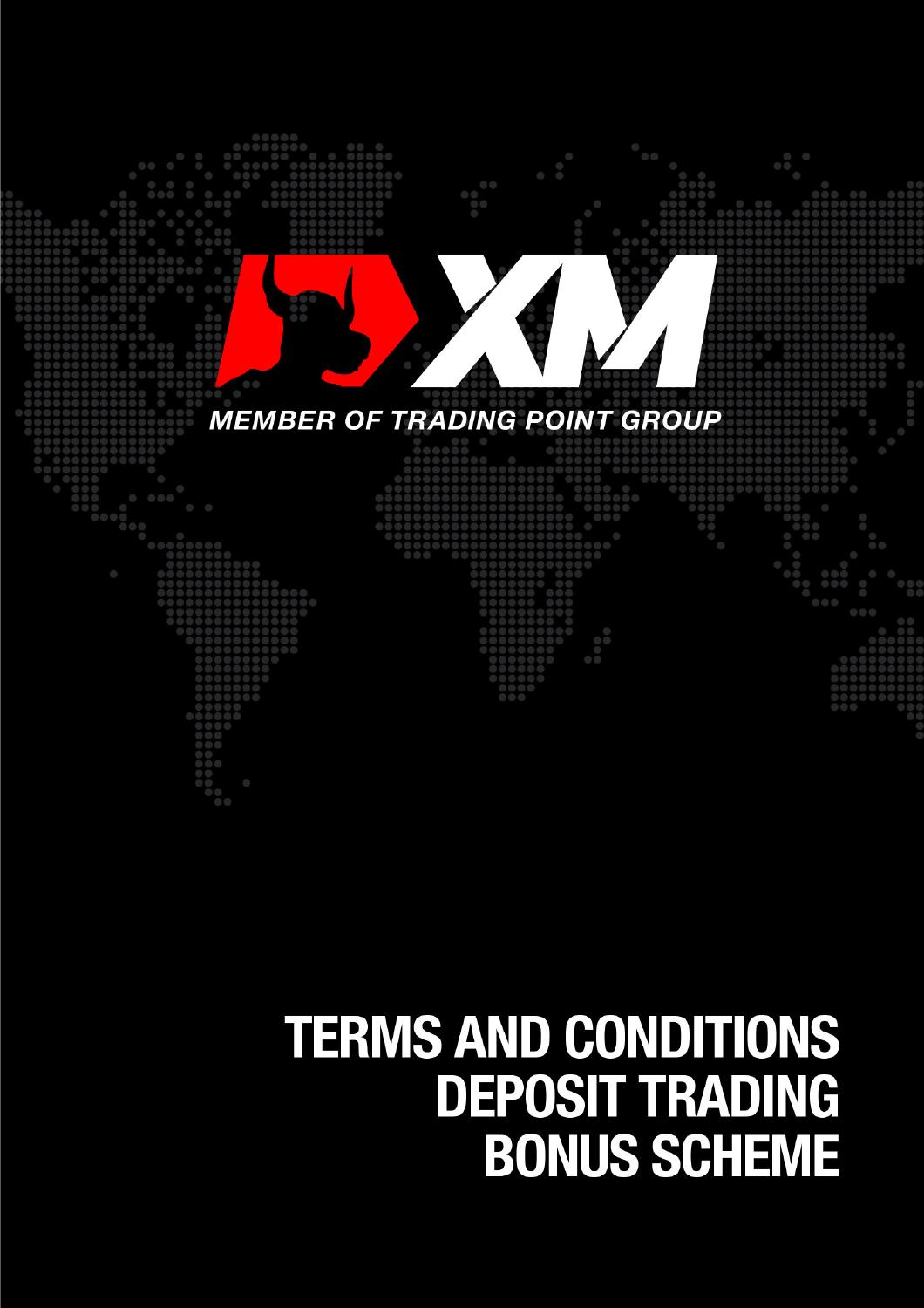

# **TERMS AND CONDITIONS - DEPOSIT TRADING BONUS SCHEME**

### **A. Introduction**

- 1. XM Global Limited operating under the trading name XM is a Securities Service Provider Licensee regulated and authorised by the International Financial Services Commission ("IFSC") in Belize under the Licence Number: IFSC/60/354/TS/19 (hereinafter called the "Company" or "XM").
- 2. The "*Deposit Trading Bonus Scheme*" Terms and Conditions is an integral part of the "*XM Business Terms and Policies*" and provisions set herein are considered as an annex of all "*XM Business Terms and Policies*".

### **B. Conditions of Eligibility**

- 1. Subject to, and without prejudice to, all other Business Terms and Policies, the offer is available to XM Clients who have satisfied the Eligibility Criteria for the offer ("*Eligible Clients*") as set out in the sections following hereinafter.
- 2. The "*Deposit Trading Bonus Scheme*" may be offered by XM from time to time to clients who open real trading accounts with XM, in cases where such clients are referred to XM via specific websites and/or social network sites in the context of certain specific promotions, and/or surveys that XM may be running from time to time on such specific websites and/or social network sites.
- 3. XM, at its reasonable discretion, offers the "*Deposit Trading Bonus Scheme*" to any Client(s) and/or any countries / regions as it deems appropriate and for as long as XM deems to provide it.
- 4. Only persons who can form legally binding contracts under the laws applicable in their country of residence may participate in the "*Deposit Trading Bonus Scheme*". Without limiting the foregoing, participation in the "*Deposit Trading Bonus Scheme*" is not allowed for persons under the age of 18 or otherwise under legal age in their country of residence ("minors**"**). **If you are a minor, you may not participate in the "***Deposit Trading Bonus Scheme***".**
- 5. Participation of "*Intermediaries/Related Parties*" in the "*Deposit Trading Bonus Scheme*" is prohibited. If the registration and / or trading data of a participant in the "*Deposit Trading Bonus Scheme*" corresponds with the registration and / or trading information, including but not limited to IP address, of another participant in the "*Deposit Trading Bonus Scheme*", XM reserves the right to regard this matching as a reason for immediate disqualification. For the purposes hereof, the term "*Intermediary(ies)/Related Party(ies)*", when used in these Terms & Conditions, unless the context otherwise requires, shall mean to include any person or entity bearing a relationship with any participant in the "*Deposit Trading Bonus Scheme*" , including, without limitation:
- a) family members, such as brothers, sisters, spouses, ancestors, lineal descendants and collateral descendants;
- b) person or entity, whom any participant in the "*Deposit Trading Bonus Scheme*", directly or indirectly through one or more intermediaries, controls, or whom, directly or indirectly, through one or more intermediaries, is controlled by, or is under common control with any participant in the "*Deposit Trading Bonus Scheme*"; for purposes of this definition, the term "*control*" (including, with correlative meaning, the terms "*controlled by*" and "*under common control with*"), as used with respect to any participant in the "*Deposit Trading Bonus Scheme*", shall mean the possession, directly or indirectly through one or more intermediaries, of the power to direct or cause the direction of management policies of such person or entity, whether through ownership of voting securities or otherwise.
- 6. Similarly, persons associated in any manner whatsoever with XM and/or with the specific websites and/or social network sites on which XM may be running from time to time certain specific promotions, contests and/or surveys, in the context of which access to the "*Deposit Trading Bonus Scheme*" is offered, are not allowed to participate in the offer.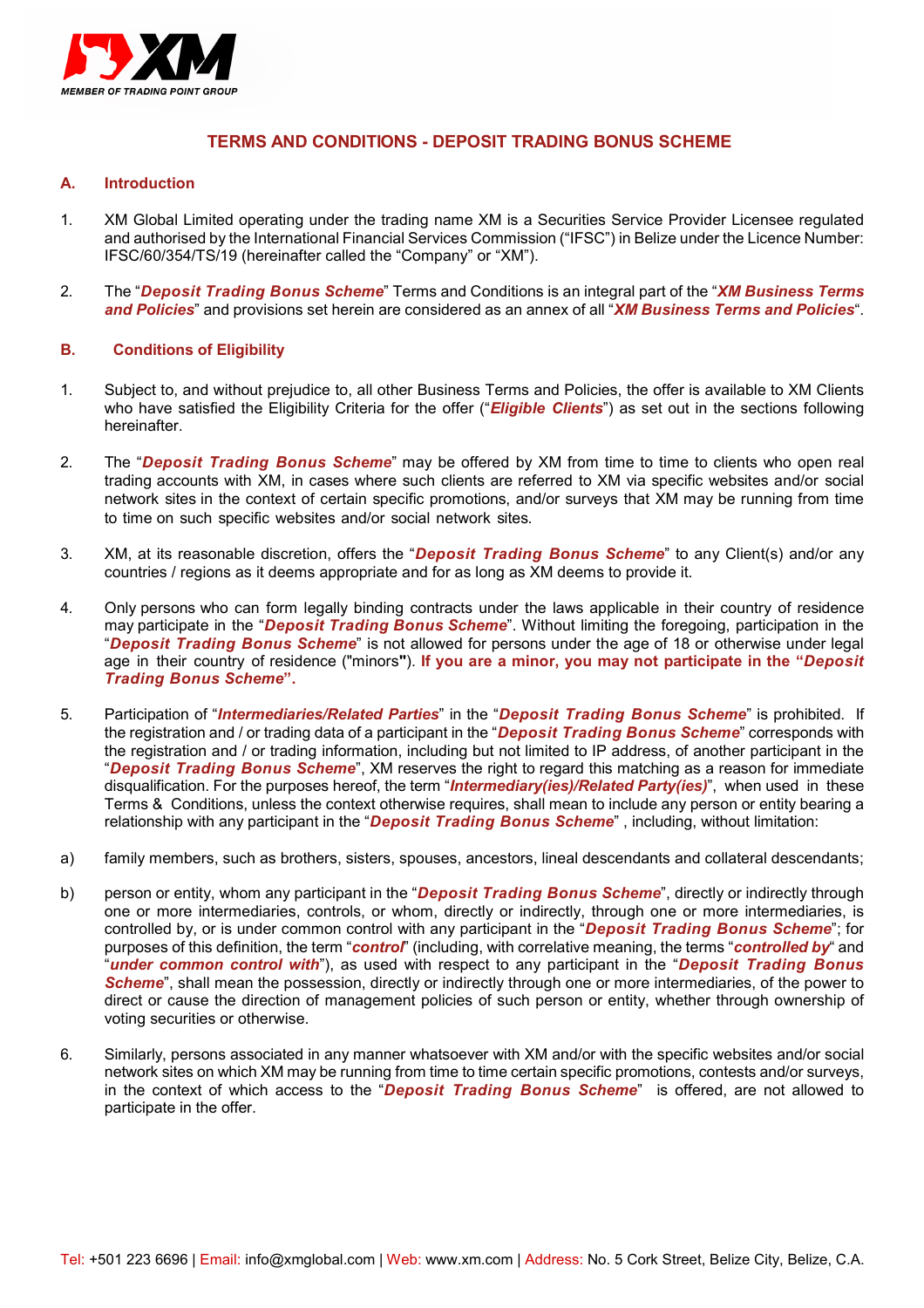

# **C. Specific "***Deposit Trading Bonus Scheme***" Terms**

- 1. Eligible Clients, who meet the criteria set forth herein are able to receive trading bonuses equal to:
- a) *15%* on the amount of their first and subsequent deposit(s) made within 24 hours following the first deposit that is/are made in their real Account(s) with XM, provided that the maximum amount of any such trading bonus awarded to any particular Eligible Client will be limited to a maximum amount of *500USD,-* (or currency equivalent ), per Eligible Client.
- b) Total amount of trading bonus(es) accumulated due to participation in this "*Deposit Trading Bonus Scheme*" promotion is set to *500USD,-* (or currency equivalent ), per Eligible Client.

| <b>YOUR DEPOSIT</b> | <b>TRADING BONUS APPLIED</b> | <b>YOUR BONUS</b> | <b>TRADING CAPITAL BALANCE</b> |
|---------------------|------------------------------|-------------------|--------------------------------|
| \$5                 | 15% on \$5                   | \$0.75            | \$5.75                         |
| \$500               | 15% on \$500                 | \$75              | \$575.00                       |
| \$750               | 15% on \$750                 | \$112.50          | \$862.50                       |
| \$1,000             | 15% on \$1,000               | \$150             | \$1,150.00                     |
| \$1,500             | 15% on \$1,500               | \$225             | \$1,725.00                     |
| \$2,000             | 15% on \$2,000               | \$300             | \$2,300.00                     |
| \$3,000             | 15% on \$3,000               | \$450             | \$3,450.00                     |
| \$4,000             | 15% on \$3,333               | \$500             | \$4,500                        |

Table of example of this "*Deposit Trading Bonus Scheme*":

## **D. General Terms**

- 1. Please note that it may take up to 24 hours before any trading bonus is added to the account of an Eligible Client who meets all of the criteria set forth herein.
- 2. The "*Deposit Trading Bonus Scheme*" applies to all clients who open real Account with XM in accordance with the rules set herein and granted trading bonuses may be used for trading purposes only and cannot be withdrawn.
- 3. Any withdrawal of funds from an Eligible Clients real Account(s) with XM will immediately nullify all previously awarded trading bonus(es) and will cause all previously awarded trading bonus(es) to be withdrawn from the respective Eligible Clients real Account with XM.
- 4. In the event of internal transfers between trading Accounts with XM, trading bonuses previously credited to sending account will be moved proportionally to the percentage of transferred balance into receiving account. No new / additional trading bonuses will be credited upon internal transfer to receiving account. In case that receiving account is not eligible for trading bonuses, amount of trading bonuses deducted from sending account will not be credited into receiving account and therefore that proportion of trading bonuses will be nullified.
- 5. Trading bonuses cannot be separately transferred between, or from Eligible Clients' real trading Accounts with XM.
- 6. XM reserves the right, at its reasonable discretion: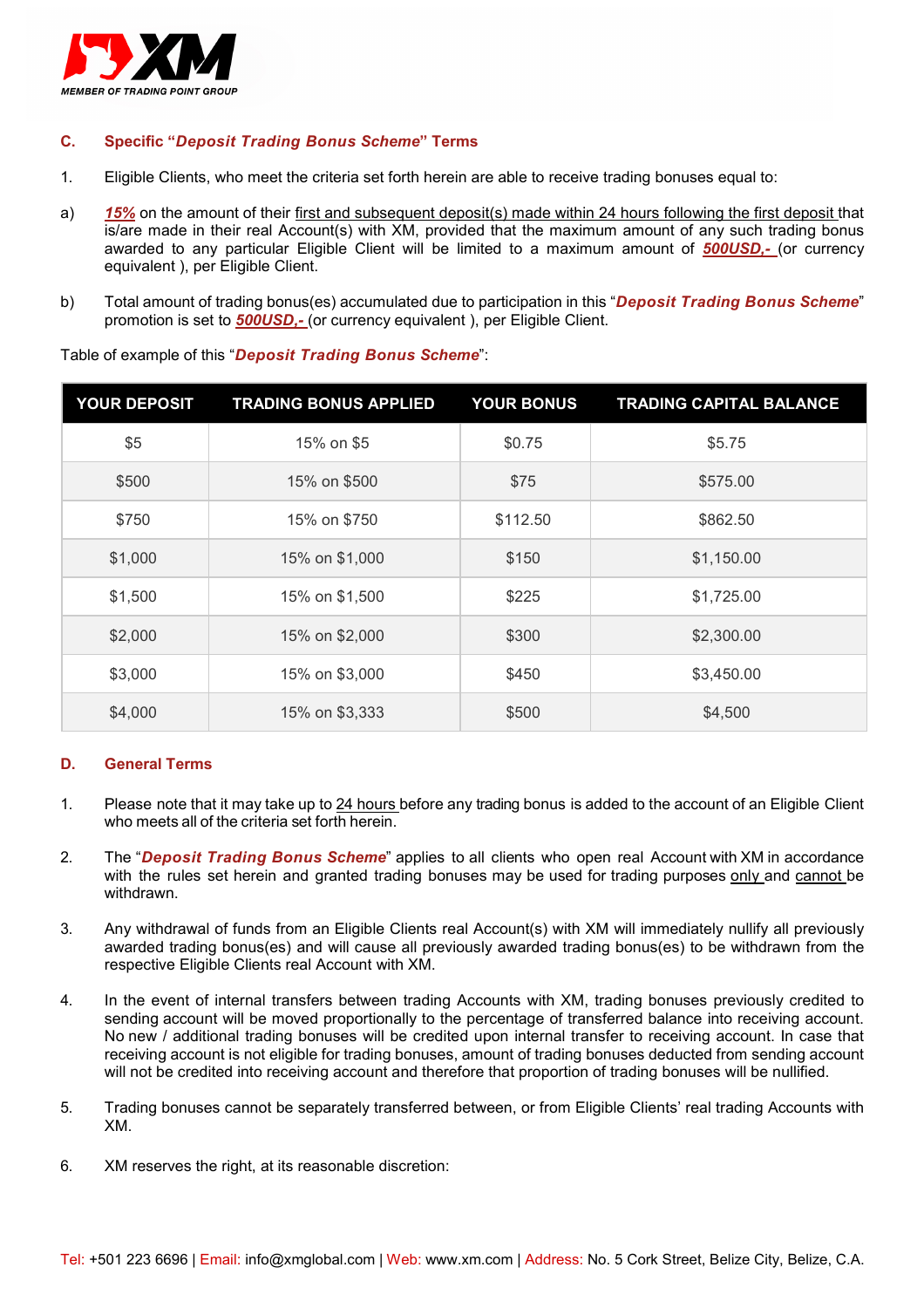

- i. to decline registration of any participant in the "*Deposit Trading Bonus Scheme*"; and
- disqualify any participant in the "*Deposit Trading Bonus Scheme*" who tampers or attempts to tamper with the operation of the "*Deposit Trading Bonus Scheme*", or breaches these terms and/or any of the "XM Business Terms and Policies" set forth on XM's website.

Under no circumstances shall XM be liable for any consequences of any trading bonus cancelation or decline, including, but not limited to, order(s) closure by Stop Out.

- 7. XM reserves the right, at its reasonable discretion, to discontinue the offering of this "*Deposit Trading Bonus Scheme*" to any of its clients, without having to explain the reasons. Such clients will be informed via email.
- 8. Clients may opt-out from the "*Deposit Trading Bonus Scheme*" whenever they wish. Please send your request at the following email address: nobonus@xm.com and the relevant department will process your request and inform you accordingly.
- 9. XM reserves the right to alter, amend or terminate the "*Deposit Trading Bonus Scheme*" or any aspect of it at any time. Prior notice of such changes will be given to clients and XM will post any such changes on its website. It is recommended that participants in the "*Deposit Trading Bonus Scheme*" consult these Terms & Conditions on the XM's website regularly. Please note that taking part in the "*Deposit Trading Bonus Scheme*" constitutes acceptance and agreement to abide by any such alterations, amendments and/or changes.
- 10. Any indication or suspicion, in the Company's sole discretion, of any form of arbitrage (including but not limited to risk free profiting), abuse (including but not limited to participant's trading activity patterns that indicate that the participant solely aims to benefit financially from the credit trading bonus without being genuinely interested in trading in the markets and/or taking market risk), fraud, manipulation, cash-back arbitrage connected to a trading bonus or any other forms of deceitful or fraudulent activity, will nullify all previously credited trading bonuses of the Eligible Client's real trading Accounts with XM and/or any and all transactions carried and/or profits or losses garnered therein. In these circumstances, XM reserves the right, at its sole discretion to close/suspend (either temporarily or permanently) all such Eligible Client's real trading Account(s) with XM, cancel all orders and annul all profits of such participant. In these circumstances, XM shall not be liable for any consequences of the trading bonus cancelation, including, but not limited to, order(s) closure by Stop Out.
- 11. In the event that Account becomes Dormant all previously awarded trading bonuses will be immediately withdrawn from the respective Eligible Clients real Account with XM.
- 12. No partner's commissions are paid for trading on trading bonus funds.
- 13. This promotion may be redeemed only once by any Eligible Client.
- 14. Taking part in the "*Deposit Trading Bonus Scheme*" constitutes acceptance of these Terms & Conditions and of the Business Terms and Policies set forth on XM's website.
- 15. The "*Deposit Trading Bonus Scheme*" is available for a limited period of time only, as indicated in the rules of engagement of the specific promotion, and/or survey of which the "*Deposit Trading Bonus Scheme*" is mentioned to be a part.
- 16. The "*Deposit Trading Bonus Scheme*" terms shall be governed by and construed in accordance with the Laws of the Republic of Cyprus. Any dispute or situation not covered by these terms will be resolved by XM in the manner it deems to be the fairest to all concerned. That decision shall be final and/or binding on all entrants. No correspondence will be entered into.
- 17. If any of the "*Deposit Trading Bonus Scheme*" terms were to be translated into a language other than English,